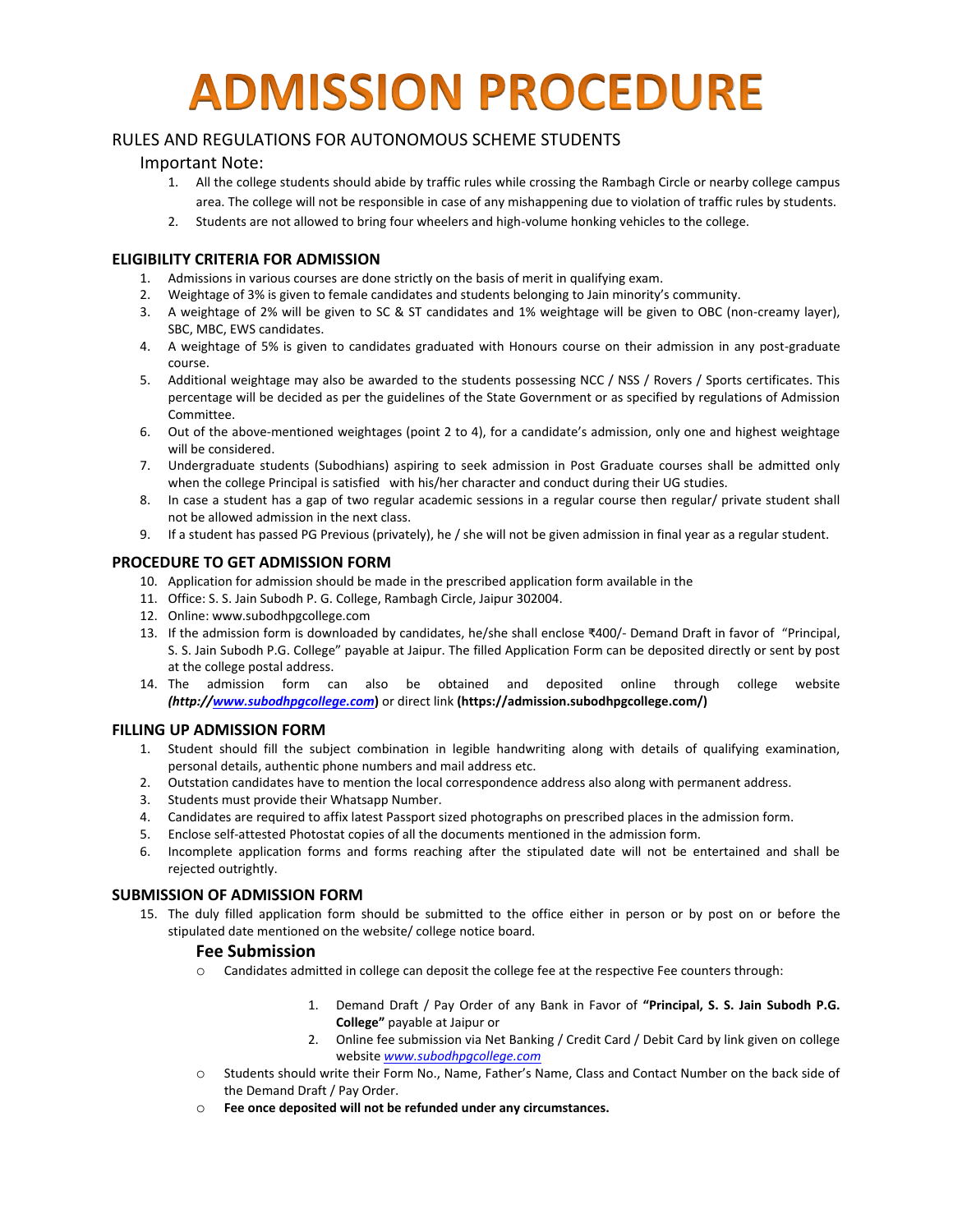o **Mere submission of fees will not entitle a candidate for his/her admission in the college until/unless he/she submit the original documents and get hard copy of the fee receipt from the college premises within the stipulated time.** 

## **HELP LINE NUMBER: 0141-2565989, 2569850, 2574780**

#### **SELECTION**

- 1. Names of candidates selected for admission in various courses will be displayed on the notice board / website of the college. No postal /Telephone intimation will be sent.
- 2. The selected students are advised to contact members of the admission committee with the following documents, within stipulated time mentioned in the merit list:
	- o Mark sheet of last qualifying exam. (For Under Graduate Courses: Class XII Marksheet and For Post-Graduate Courses: All the Marksheets of Graduation [I, II and III year]
	- o Transfer Certificate (T.C.) from the school / college last attended, issued by that institution.
	- o Character Certificate (C.C.) from the institution last attended.
	- o Migration and eligibility certificate in case if student is from outside the State, Board and University.
	- o Three passport- size photographs (Form, ID cum Library card).
	- o Latest Caste Certificate (Not more than 2 years old) for students belonging to SC/ST/OBC/EWS/MBC/PWD/Minority.
	- o Copy of Aadhaar Card.
- 3. After admission in a stream, change to other stream shall be allowed only, when the marks obtained by the candidate in the qualifying examination (10+2) are higher than that of the students last admitted in the stream / class and also subject to the condition that there is a vacant seat in the class/stream. Students are required to submit a proper application in prescribed format.
- 4. After admission, a student shall be allowed to change a subject only once, provided availability of vacant seats in the subject / subject combination. The changes will be done within 15 days from the date of admission with a fee of Rs. 500/- for the same.
- 5. All admissions should be subject to approval from the University of Rajasthan, Jaipur.

#### **PROMOTIONS TO HIGHER CLASSES**

- 1. Admission to a higher class shall be subject to student's satisfactory academic performance, character and conduct during the academic years.
- 2. There will be a continuous, comprehensive evaluation of students.
- 3. Students will have to appear in one internal examination and will have to prepare one assignment in lieu of second CIA per semester and one End Semester Examination.
- 4. Marks of internal examinations and end semester exams shall be taken into consideration collectively for promotion of student to next semester.
- 5. A student is eligible to appear for the End Semester Examination only if:

a) He/she has put in at least 75% attendance in each subject at the end of the semester as per the regulations of the college.

b) He/she gets the minimum pass marks in the examination conducted by the college as per the norms laid down by the college.

c) The Principal is satisfied with the character and conduct of the student.

- 6. Shortage of attendance will be notified from time to time and students are advised to make up for any shortage caused due to any reason.
- 7. All the disputes are subject to Jaipur Jurisdiction only.

## **RULES AND REGULATIONS FOR AUTONOMOUS EXAMINATIONS**

- 1. Promotion from odd semesters to even semesters is an academic process, provided the student has registered his / her name for the examination by paying the required examination fee.
- 2. Rules for passing and promotion of B.A./B.Sc./B.Com. (Pass / Honours Course) /BBA/BCA are as follows:
	- a) To be promoted to the III Semester that is, at the end of first academic year, a student is required to pass in 50% of the subjects/ papers offered in both the semesters, practical papers of the subject will be included and will be counted as one paper. But compulsory paper will be excluded.
	- b) In order to get promotion to the V Semester, at the end of second academic year, the student is required to pass in 75% of the subjects / papers offered in all the four semesters (I, II, III & IV Semester), then only the student would be considered as eligible to be promoted to the next academic year.
	- c) For a candidate to be declared pass, he/she is required to obtain minimum 40% marks in each subject (40% marks in theory and sessional put together) & 40% marks in practical taken separately and 36% marks in compulsory papers viz., General Hindi/ General English/ Computer Applications /Environmental Science/ Mental Ability and Reasoning.
	- d) The marks obtained in compulsory subject(s) will not be counted for working out the division.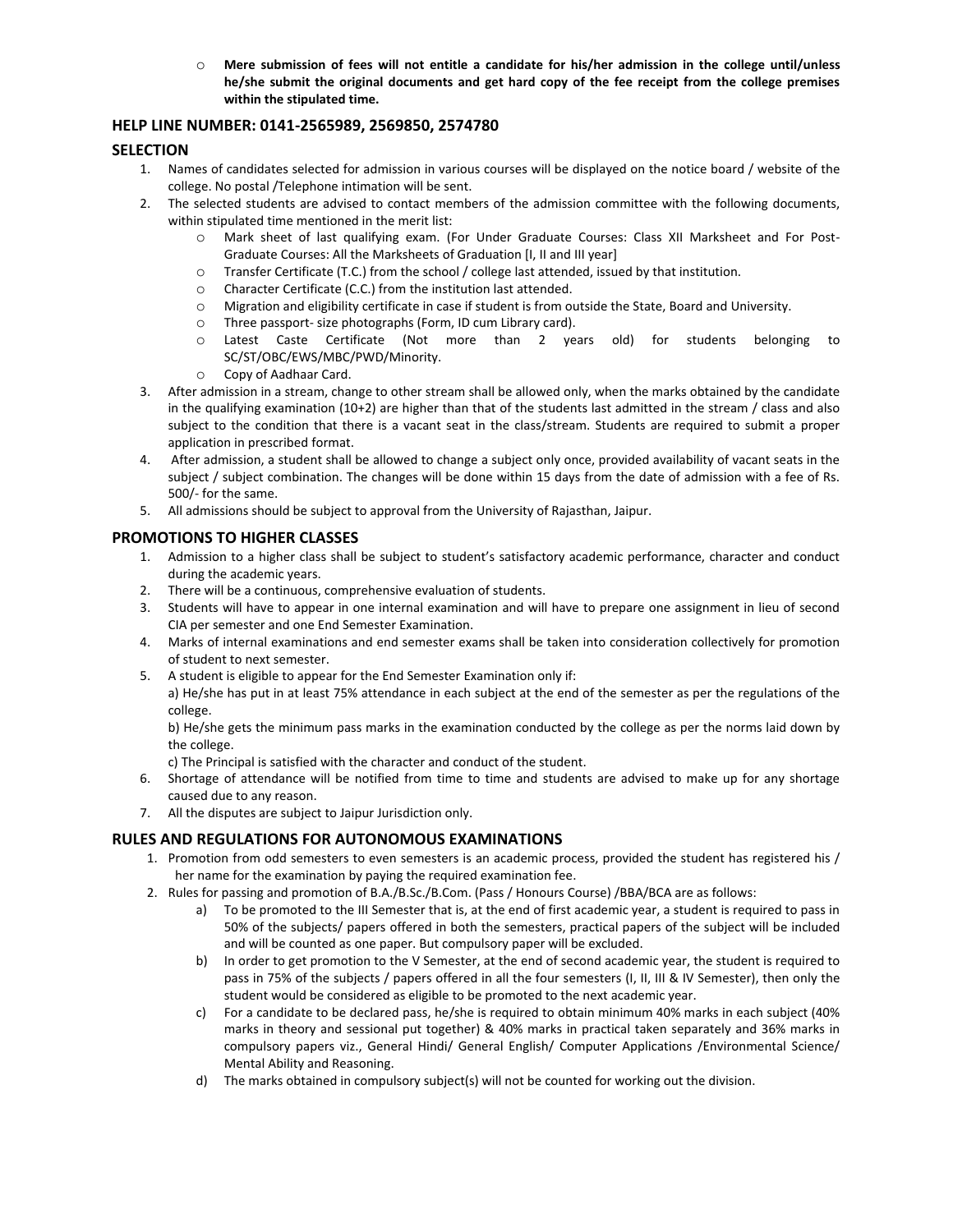- e) A non-commerce student appearing in B.Com. Part I Examination is required to pass the subject of Book-Keeping & Accountancy. The candidates are required to obtain 40% marks in this subject. However, the marks obtained will not be added for the award of division.
- 3. Promotion and passing rules of M.A./M.Sc./M.Com./M.Sc. IT/PGDCA:
	- a) For a candidate to be declared as pass, he/she will have to score minimum 40 % out of total marks prescribed in the aggregate of all the papers and should be considered pass, if he/she secures 30% marks in End Semester Theory Exam and 40% marks in both theory and sessional, put together. If there is practical examination, a candidate is required to obtain minimum 40% marks in Practical exam separately.
	- b) To be promoted to Semester III that is at the end of first academic year, a student is required to pass in 50% of the subjects/ papers offered in both the semesters, and then only the student will be eligible for the promotion to the next academic year. At the same time, he/she will be allowed to reappear in the papers in which he/she failed in his/her I/II Semester along with the III/IV Semester Examination. While considering 50% of the papers at the Semester-I &II Examination, practical will be included and one Practical will be counted as one paper.
- 4. If the student fails in theory or practical, he/she will have to reappear for theory or practical examination as the case may be. Examinations will be conducted for odd and even semesters at the end of each semester.
- 5. If student fails to secure minimum marks in theory paper but pass the practical examination of that paper then practical marks will be carried forward.
- 6. Students have to appear in one internal examination and to prepare one assignment in lieu of second internal examination
- 7. Candidate must complete the course within the double of the course duration time after appearing in the main exam. Candidate will be allowed to appear 3 times (1 Main + 2 extra attempts) in that particular paper.
- 8. Grace marks to the extent of 1% of the aggregate marks prescribed for an examination (to be raised to the next whole number) will be awarded to a student in the failed subject(s) provided the student passes the examination by the award of such Grace Marks and is present in all the papers.
- 9. Candidate taking admission in Autonomous course will not be allowed to simultaneously pursue any other regular course from any other University and they will also not be allowed to do any full-time job.
- 10. Marking of Continuous Internal Assessment (CIA) will be displayed on the college website. The student can approach the respective faculty for any kind of grievances related to marks within a period of seven days of uploading marks on college website.
- 11. Re-evaluation of answer books shall be permissible in not more than 25% of the theory papers (to be raised to the next whole number) in which a student has actually appeared in the examination. For re-evaluation, the student must submit his/her duly filled in application form to the college within 15 days from the date of issue of marks sheet or notified separately by administration. Incomplete application without requisite fee or received after the due date will be rejected. Revaluation is not permitted in the BACK paper examination(s).

#### Award of Division and Grade

To award Division and Grade to the students, the total of one internal assessment, one departmental assignment, discipline, extra-curricular, attendance (DECA) and term end semester exam marks in all subjects will be considered. Overall merit / rank of student will be declared after compilation of marks / grade secured by the candidate in all the semesters of that course. **The categorization of marks is as under`**

| % of Marks       | <b>Division</b> | Grade  | Level              |
|------------------|-----------------|--------|--------------------|
| 90 % and above   |                 | $A+++$ | Outstanding        |
| $80\% - 89.99\%$ |                 | $A++$  | Excellent          |
| $70\% - 79.99\%$ |                 | A+     | Very Good          |
| $60\% - 69.99\%$ |                 | А      | Good               |
| $54\% - 59.99\%$ | Ш               | B      | Fair               |
| $48\% - 53.99\%$ |                 | C      | Average            |
| $40\% - 47.99\%$ | Pass            | D      | Pass               |
| Less than 40 %   | Reappear/Fail   | F      | <b>Yet to Pass</b> |

#### **ELECTION POLICY FOR STUDENT UNION**

After attaining the autonomous status, the institute has dissolved the Student Union and the student's election mechanism. Academic and co-curricular performance of students is the basis for the creation of College Student Council.

#### **CODE OF CONDUCT**

- **i. Student will observe strict discipline and decorum at the college premises and in case of any indiscipline or misconduct; student should be liable to be expelled from the institute without any notice. No fees will be refundable in such cases.**
- ii. Students shall wear college uniform and identity card in the college campus.
- iii. Students should not damage or make any loss to the college property. If anyone is found guilty, he/she shall be punished as per the rules.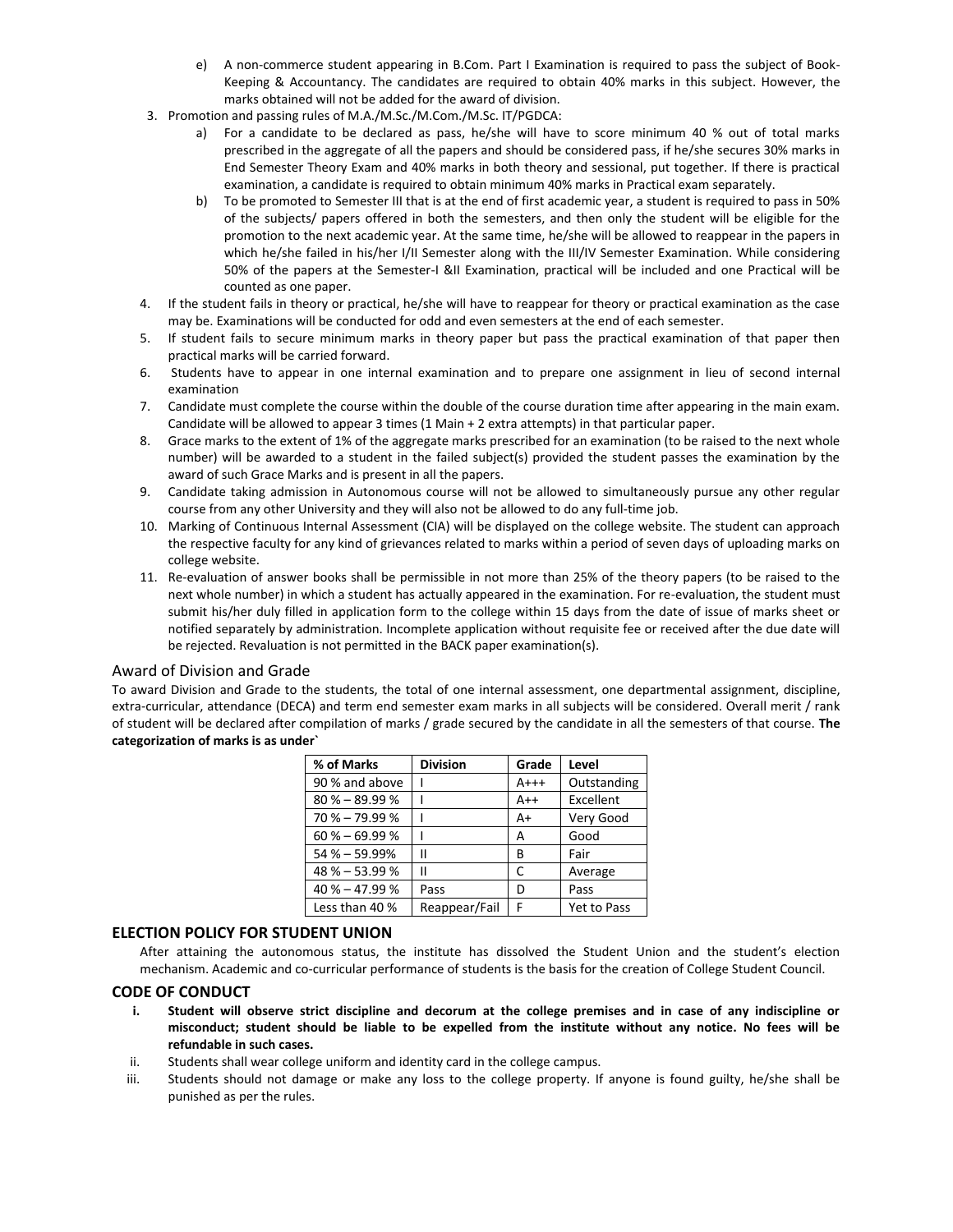- iv. Ragging in any form, either physically or mentally is strictly prohibited in the college. If anyone is found involved in such activity then FIR will be lodged and the student can be expelled from the institution.
- v. College would not, in any case, accept violence, exploitation or harassment of any student. It would be considered as a crime and punishable as per law.
- vi. Political/organizational activities are banned in the campus. Only official activities which are specifically permitted or sponsored by the college authorities shall be allowed in the college campus.
- vii. Students are not allowed to carry mobiles in classrooms, if found then penalty will be imposed and their mobiles will be forfeited.
- viii. Use of cigarette, alcohol, and tobacco product (paan, gutka, supari etc.) is strictly prohibited in the college campus and a punishable offence too.
- ix. Any kind of nuisance will not be tolerated in the college.
- x. Misconduct, bribing, cheating or false declaration of any kind is not acceptable and is strictly prohibited.
- xi. Respecting the faculty, ministerial staff and class four employees should be a part of student behavior.
- xii. Collection of money in any case is strictly prohibited. If anyone does so, then under the disciplinary code, he/she is liable for punishment.
- xiii. It is mandatory for every student to inform the college if he/she leaves the college in mid of the session.
- xiv. College is free to change the time schedule of any course at any time.
- xv. College shall be free to use photographs of students, as submitted by them in application form, for publication in any journal, book, brochure, newspaper & other media.
- xvi. Students are not allowed to misuse the internet facilities during lab hours.
- xvii. No one will be allowed to listen music and perform gaming activity inside the college campus. Laptops/Computers are to be used with in the premises for academic purposes only.
- xviii. Students are expected to contribute towards the academic/ social/environmental initiatives that the institute may undertake.

#### **IMPORTANT NOTE FOR PARENTS/GUARDIANS**

Parents/guardians will co-operate with the college authorities by ensuring that their wards:

- i. Attend the college regularly
- ii. Appear in CIA, as the marks will be added in the final marks, which would help their ward in final marks improvement
- iii. Attend college regularly and maintain 75% attendance which is compulsory as per the university orders. Warning letters will be sent if the student has short attendance.
- iv. Their ward doesn't faulter in following the moral conduct/behavior and paying the fees regularly.

| <b>DETAILS OF OTHER FEE</b>                                                     |         |  |  |
|---------------------------------------------------------------------------------|---------|--|--|
| I D CARD (DUPLICATE) FEE                                                        | ₹100/-  |  |  |
| <b>LATE FEE</b>                                                                 | ₹500/-  |  |  |
| <b>RE ADMISSION FEE</b>                                                         | ₹1000/- |  |  |
| LATE FEES FOR M.C.A.                                                            | ₹500/-  |  |  |
| <b>SUBJECT CHANGE FEE</b>                                                       | ₹500/-  |  |  |
| REEVALUATION FEE PER SUBJECT PAPER                                              | ₹600/-  |  |  |
| DUPLICATE MARKSHEET/GRADE CARD FEE                                              | ₹200/-  |  |  |
| <b>COMPUTER APPLICATION LAB FEE</b>                                             | ₹1500/- |  |  |
| PHYSICAL EDUCATION                                                              | ₹ 500/- |  |  |
| <b>GEOGRAPHY LAB FEE</b>                                                        | ₹1500/- |  |  |
| <b>PSYCHOLOGY</b>                                                               | ₹500/-  |  |  |
| TOURS AND TRAVELS MANAGEMENT                                                    | ₹1000/- |  |  |
| ADVERTISING SALES PROMOTION and SALES MANAGEMENT                                | ₹1000/- |  |  |
| <b>FUNCTIONAL ENGLISH</b>                                                       | ₹1000/- |  |  |
| LANGUAGE LAB FEE                                                                | ₹1500/- |  |  |
| <b>CA FOUNDATION FEE</b>                                                        | ₹8000/- |  |  |
| FOUNDATION COURSE FOR COMPETITIVE EXAM AND SKILL                                | ₹2000/- |  |  |
| <b>DEVELOPMENT</b>                                                              |         |  |  |
| For the re-conduction of CIA exams, mercy test fee will be charged as per norms |         |  |  |
| (For the students who have not appeared in regular CIA exams)                   |         |  |  |

#### **RULES AND REGULATION OF FEES**

It is mandatory for all the students to deposit their fees on time and if he/she fails to do so, then his/her registration in the college will be cancelled.

i. The student has to pay the full fees irrespective of the fact that he/she has taken the admission in beginning or during the session.